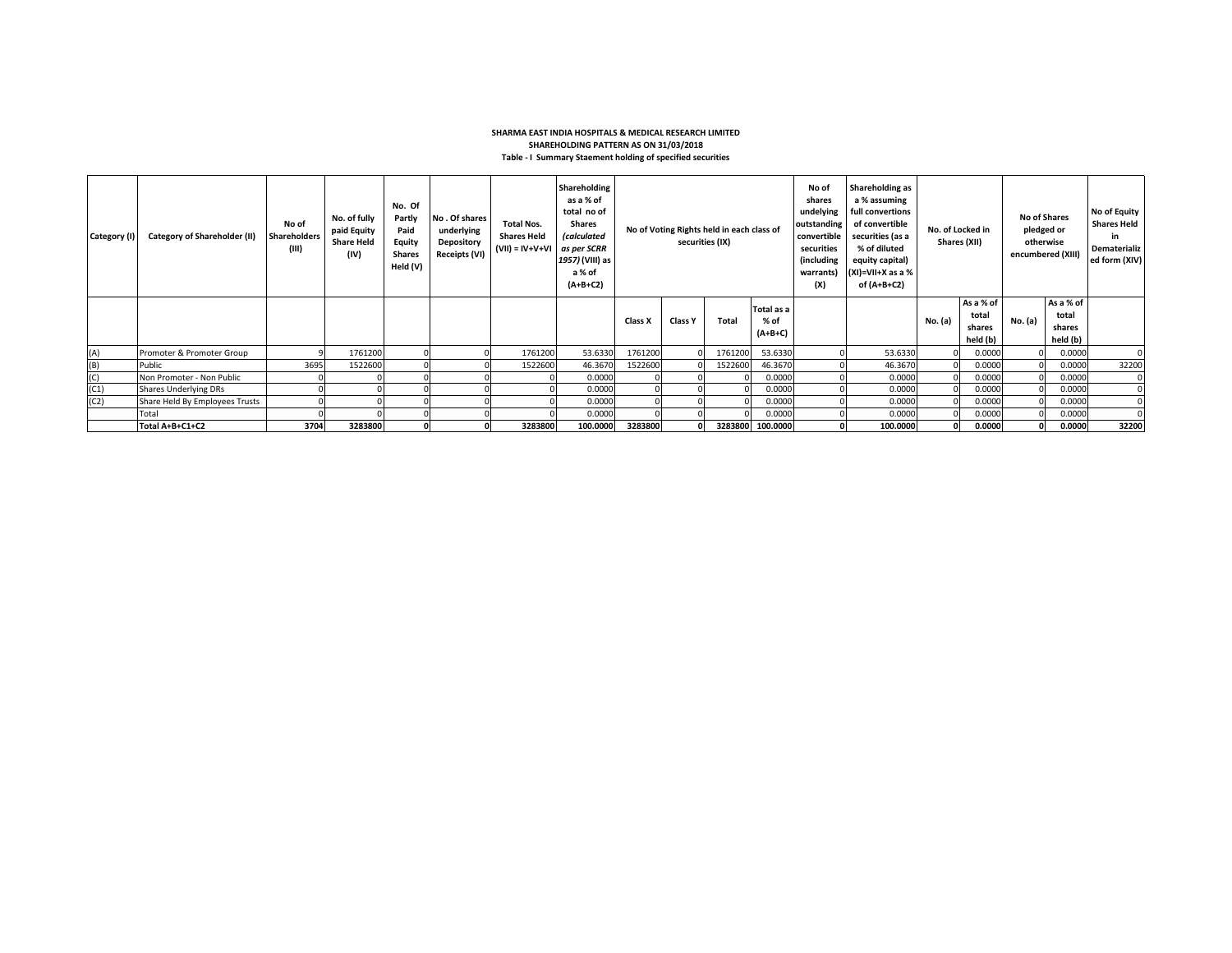## **SHAREHOLDING PATTERN AS ON 31/03/2018 SHARMA EAST INDIA HOSPITALS & MEDICAL RESEARCH LIMITED Table - II Statement showing shareholding pattern of the Promoter and Promer Group**

| S.No. | Category & Name of the Shareholder (I)               | PAN(II)    | No of<br>Shareholder:<br>(III) | No. of fully<br>paid Equity<br><b>Share Held</b><br>(IV) | No. Of<br>Partly<br>Paid<br>Equity<br><b>Shares</b><br>Held (V) | No. Of shares Total Nos.<br>underlying<br>Depository<br><b>Receipts (VI)</b> | Shares<br>Held (VII) =<br>$IV+V+VI$ | Shareholding<br>as a % of total<br>no of Shares<br>(calculated as<br>per SCRR<br>1957) (VIII) as a<br>% of (A+B+C2) | No of Voting Rights held in each class<br>of securities (IX) |                |         |                                        |  |         | No of<br>shares<br>undelying<br>outstanding<br>convertible<br>securities<br>(including<br>warrants)<br>(X) | Shareholding as a<br>% assuming full<br>convertions of<br>convertible<br>securities (as a %<br>of diluted equity<br>capital) (XI)=VII+X<br>as a % of (A+B+C2) |         | No. of Locked in<br>Shares (XII)         |          | <b>No of Shares</b><br>pledged or<br>otherwise<br>encumbered (XIII) | No of Equity<br><b>Shares Held</b><br>in<br>Dematerializ<br>ed form (XIV) |
|-------|------------------------------------------------------|------------|--------------------------------|----------------------------------------------------------|-----------------------------------------------------------------|------------------------------------------------------------------------------|-------------------------------------|---------------------------------------------------------------------------------------------------------------------|--------------------------------------------------------------|----------------|---------|----------------------------------------|--|---------|------------------------------------------------------------------------------------------------------------|---------------------------------------------------------------------------------------------------------------------------------------------------------------|---------|------------------------------------------|----------|---------------------------------------------------------------------|---------------------------------------------------------------------------|
|       |                                                      |            |                                |                                                          |                                                                 |                                                                              |                                     |                                                                                                                     | Class X                                                      | <b>Class Y</b> | Total   | <b>Total as</b><br>a % of<br>$(A+B+C)$ |  |         | No. (a)                                                                                                    | As a %<br>of total<br>shares<br>held (b)                                                                                                                      | No. (a) | As a % of<br>total<br>shares<br>held (b) |          |                                                                     |                                                                           |
| (1)   | Indian                                               |            |                                |                                                          |                                                                 |                                                                              |                                     |                                                                                                                     |                                                              |                |         |                                        |  |         |                                                                                                            |                                                                                                                                                               |         |                                          |          |                                                                     |                                                                           |
| (a)   | Individual                                           |            |                                | 756200                                                   |                                                                 |                                                                              | 756200                              | 23.0282                                                                                                             | 756200                                                       |                | 756200  | 23.0282                                |  | 23.0282 |                                                                                                            | 0.0000                                                                                                                                                        |         | 0.0000                                   | $\Omega$ |                                                                     |                                                                           |
|       | Briimohan Sharma                                     |            |                                | 62000                                                    |                                                                 |                                                                              | 62000                               | 1.8881                                                                                                              | 62000                                                        |                | 62000   | 1.8881                                 |  | 1.8881  |                                                                                                            | 0.0000                                                                                                                                                        |         | 0.0000                                   | $\Omega$ |                                                                     |                                                                           |
|       | Jayshree Sharma                                      |            |                                | 58000                                                    |                                                                 |                                                                              | 58000                               | 1.7662                                                                                                              | 58000                                                        |                | 58000   | 1.7662                                 |  | 1.7662  |                                                                                                            | 0.0000                                                                                                                                                        |         | 0.0000                                   | $\Omega$ |                                                                     |                                                                           |
|       | Maya Sharma                                          | ABXPS3785L |                                | 160800                                                   |                                                                 |                                                                              | 160800                              | 4.8968                                                                                                              | 160800                                                       |                | 16080   | 4.8968                                 |  | 4.8968  |                                                                                                            | 0.0000                                                                                                                                                        |         | 0.0000                                   | $\Omega$ |                                                                     |                                                                           |
|       | Pradeep Sharma                                       | ACAPS0489B |                                | 23200                                                    |                                                                 |                                                                              | 23200                               | 0.7065                                                                                                              | 23200                                                        |                | 2320    | 0.7065                                 |  | 0.7065  |                                                                                                            | 0.0000                                                                                                                                                        |         | 0.0000                                   | $\Omega$ |                                                                     |                                                                           |
|       | Raiesh Sharma                                        | AHWPS0110N |                                | 40000                                                    |                                                                 |                                                                              | 40000                               | 1.2181                                                                                                              | 40000                                                        |                | 4000    | 1.2181                                 |  | 1.2181  |                                                                                                            | 0.0000                                                                                                                                                        |         | 0.0000                                   | $\Omega$ |                                                                     |                                                                           |
|       | Shailendra Sharma                                    | AFEPS7340Q |                                | 412200                                                   |                                                                 |                                                                              | 412200                              | 12.5525                                                                                                             | 412200                                                       |                | 412200  | 12.5525                                |  | 12.5525 |                                                                                                            | 0.0000                                                                                                                                                        |         | 0.0000                                   | $\Omega$ |                                                                     |                                                                           |
| (b)   | Huf                                                  |            |                                |                                                          |                                                                 |                                                                              |                                     | 0.0000                                                                                                              |                                                              |                |         | 0.0000                                 |  | 0.0000  |                                                                                                            | 0.0000                                                                                                                                                        |         | 0.0000                                   | $\Omega$ |                                                                     |                                                                           |
| (c)   | Central Govt /state Govt/ President Of India         |            |                                |                                                          |                                                                 |                                                                              |                                     | 0.0000                                                                                                              |                                                              |                |         | 0.0000                                 |  | 0.0000  |                                                                                                            | 0.0000                                                                                                                                                        |         | 0.0000                                   |          |                                                                     |                                                                           |
| (d)   | Financial Inst/banks                                 |            |                                |                                                          |                                                                 |                                                                              |                                     | 0.0000                                                                                                              |                                                              |                |         | 0.0000                                 |  | 0.0000  |                                                                                                            | 0.0000                                                                                                                                                        |         | 0.0000                                   |          |                                                                     |                                                                           |
| (e)   | Any other                                            |            |                                |                                                          |                                                                 |                                                                              |                                     |                                                                                                                     |                                                              |                |         |                                        |  |         |                                                                                                            |                                                                                                                                                               |         |                                          |          |                                                                     |                                                                           |
|       | Other - Body Corporate                               |            |                                | 1005000                                                  |                                                                 |                                                                              | 1005000                             | 30.6048                                                                                                             | 1005000                                                      |                | 100500  | 30.6048                                |  | 30.6048 |                                                                                                            | 0.0000                                                                                                                                                        |         | 0.0000                                   |          |                                                                     |                                                                           |
|       | Kshitij Enterprises(p)Itd                            |            |                                | 150700                                                   |                                                                 |                                                                              | 150700                              | 4.5892                                                                                                              | 150700                                                       |                | 15070   | 4.5892                                 |  | 4.5892  |                                                                                                            | 0.0000                                                                                                                                                        |         | 0.0000                                   |          |                                                                     |                                                                           |
|       | Sharma Hospital Pvt. Ltd.                            | AACCS1237J |                                | 670400                                                   |                                                                 |                                                                              | 670400                              | 20.4154                                                                                                             | 670400                                                       |                | 67040   | 20.4154                                |  | 20.4154 |                                                                                                            | 0.0000                                                                                                                                                        |         | 0.0000                                   | $\Omega$ |                                                                     |                                                                           |
|       | Sharma Nur.home&bone Hosp                            | AACCS4866P |                                | 183900                                                   |                                                                 |                                                                              | 183900                              | 5.6002                                                                                                              | 183900                                                       |                | 18390   | 5.6002                                 |  | 5.6002  |                                                                                                            | 0.0000                                                                                                                                                        |         | 0.0000                                   | $\Omega$ |                                                                     |                                                                           |
|       | Sub - Total                                          |            |                                | 1761200                                                  |                                                                 |                                                                              | 1761200                             | 53.6330                                                                                                             | 1761200                                                      |                | 1761200 | 53.6330                                |  | 53.6330 |                                                                                                            | 0.0000                                                                                                                                                        |         | 0.0000                                   |          |                                                                     |                                                                           |
| (2)   | Foreign                                              |            |                                |                                                          |                                                                 |                                                                              |                                     |                                                                                                                     |                                                              |                |         |                                        |  |         |                                                                                                            |                                                                                                                                                               |         |                                          |          |                                                                     |                                                                           |
|       | Individual(nri/ Foriegn Individual)                  |            |                                |                                                          |                                                                 |                                                                              |                                     | 0.0000                                                                                                              |                                                              |                |         | 0.0000                                 |  | 0.0000  |                                                                                                            | 0.0000                                                                                                                                                        |         | 0.0000                                   | $\Omega$ |                                                                     |                                                                           |
| (b)   | Government                                           |            |                                |                                                          |                                                                 |                                                                              |                                     | 0.0000                                                                                                              |                                                              |                |         | 0.0000                                 |  | 0.0000  |                                                                                                            | 0.0000                                                                                                                                                        |         | 0.0000                                   |          |                                                                     |                                                                           |
| (c)   | Institutions                                         |            |                                |                                                          |                                                                 |                                                                              |                                     | 0.0000                                                                                                              |                                                              |                |         | 0.0000                                 |  | 0.0000  |                                                                                                            | 0.0000                                                                                                                                                        |         | 0.0000                                   |          |                                                                     |                                                                           |
|       | Foreign Portfolio Investors                          |            |                                |                                                          |                                                                 |                                                                              |                                     | 0.0000                                                                                                              |                                                              |                |         | 0.0000                                 |  | 0.0000  |                                                                                                            | 0.0000                                                                                                                                                        |         | 0.0000                                   |          |                                                                     |                                                                           |
| (e)   | Any Other                                            |            |                                |                                                          |                                                                 |                                                                              |                                     |                                                                                                                     |                                                              |                |         |                                        |  |         |                                                                                                            |                                                                                                                                                               |         |                                          |          |                                                                     |                                                                           |
|       | Sub - Total                                          |            |                                |                                                          |                                                                 |                                                                              |                                     |                                                                                                                     |                                                              |                |         |                                        |  |         |                                                                                                            |                                                                                                                                                               |         |                                          |          |                                                                     |                                                                           |
|       | Total Shareholding of Promoter and Promotor<br>Group |            |                                | 1761200                                                  |                                                                 |                                                                              | 1761200                             | 53.633                                                                                                              | 1761200                                                      |                | 1761200 | 53.633                                 |  | 53.633  | $\Omega$                                                                                                   |                                                                                                                                                               |         |                                          |          |                                                                     |                                                                           |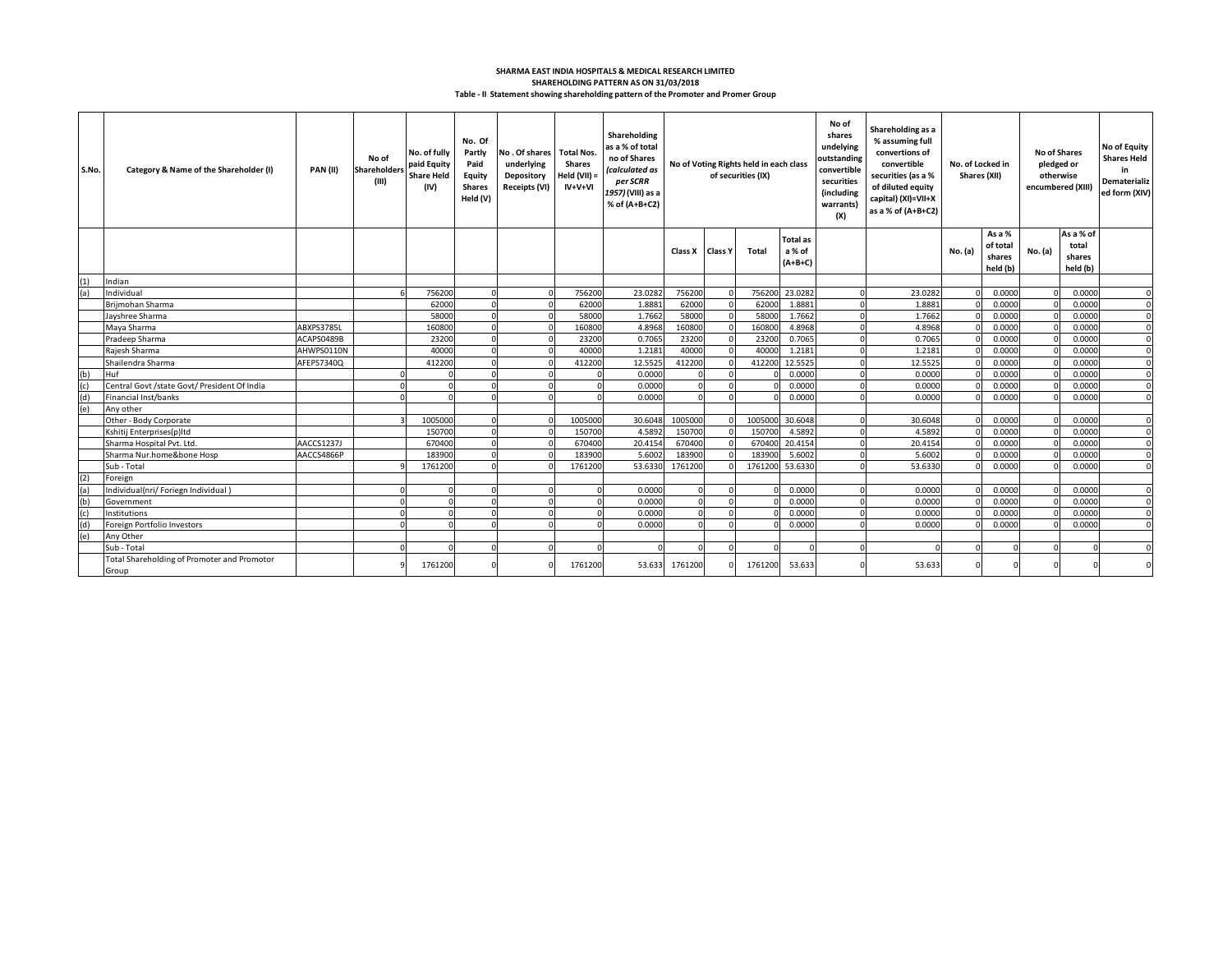## **SHARMA EAST INDIA HOSPITALS & MEDICAL RESEARCH LIMITED SHAREHOLDING PATTERN AS ON 31/03/2018 Table - III Statement showing shareholding pattern of the Public shareholding**

| S.No. | Category & Name of the Shareholder (I)                    | <b>PAN (II)</b> | No of<br>Sharehold<br>ers (III) | No. of<br>fully paid<br>Equity<br>Share<br>Held (IV) | No. Of<br>Partly<br>Paid<br>Equity<br><b>Shares</b><br>Held (V) | No.Of<br>shares<br>underlying<br>Depository<br>Receipts<br>(VI) | <b>Total Nos.</b><br><b>Shares Held</b><br>$(VII) =$<br>$IV+V+VI$ | Shareholdin<br>g as a % of<br>total no of<br><b>Shares</b><br>(calculated<br>as per SCRR<br>1957) (VIII)<br>as a % of<br>$(A+B+C2)$ | No of Voting Rights held in each class<br>of securities (IX) |          |                                   | No of shares<br>undelying<br>outstanding<br>convertible<br>securities<br>(including<br>warrants) (X) |             | Shareholding<br>as a %<br>assuming full<br>convertions of<br>convertible<br>securities (as a<br>% of diluted<br>equity capital)<br>(XI)=VII+X as a<br>% of (A+B+C2) | No. of Locked in<br>Shares (XII) |                                          | <b>No of Shares</b><br>pledged or<br>otherwise<br>encumbered (XIII |                                          | No of<br>Equity<br><b>Shares</b><br>Held in<br>Dematerial<br>ized form<br>(XIV) |
|-------|-----------------------------------------------------------|-----------------|---------------------------------|------------------------------------------------------|-----------------------------------------------------------------|-----------------------------------------------------------------|-------------------------------------------------------------------|-------------------------------------------------------------------------------------------------------------------------------------|--------------------------------------------------------------|----------|-----------------------------------|------------------------------------------------------------------------------------------------------|-------------|---------------------------------------------------------------------------------------------------------------------------------------------------------------------|----------------------------------|------------------------------------------|--------------------------------------------------------------------|------------------------------------------|---------------------------------------------------------------------------------|
|       |                                                           |                 |                                 |                                                      |                                                                 |                                                                 |                                                                   |                                                                                                                                     | Class X                                                      | Class Y  | Total                             | Total as a<br>% of<br>$(A+B+C)$                                                                      |             |                                                                                                                                                                     | No. (a)                          | As a % of<br>total<br>shares<br>held (b) | No. (a)                                                            | As a % of<br>total<br>shares<br>held (b) |                                                                                 |
| (1)   | nstitutions                                               |                 |                                 |                                                      |                                                                 |                                                                 |                                                                   |                                                                                                                                     |                                                              |          |                                   |                                                                                                      |             |                                                                                                                                                                     |                                  |                                          |                                                                    |                                          |                                                                                 |
| (a)   | <b>Mutual Funds</b>                                       |                 | $\Omega$                        |                                                      | $\Omega$                                                        | $\Omega$                                                        | $\Omega$                                                          | 0.0000                                                                                                                              | $\Omega$                                                     |          |                                   | 0.0000                                                                                               | $\Omega$    | 0.0000                                                                                                                                                              | $\Omega$                         | 0.0000                                   |                                                                    | 0.0000                                   | $\mathbf 0$                                                                     |
| (b)   | <b>Venture Capital Funds</b>                              |                 | $\Omega$                        | $\Omega$                                             | $\Omega$                                                        | $\Omega$                                                        | $\Omega$                                                          | 0.0000                                                                                                                              | $\Omega$                                                     | O        |                                   | 0.0000                                                                                               | $\Omega$    | 0.0000                                                                                                                                                              | $\mathbf{0}$                     | 0.0000                                   |                                                                    | 0.0000                                   | $\Omega$                                                                        |
| (c)   | Alternate Investment Funds                                |                 | $\Omega$                        | $\Omega$                                             | $\Omega$                                                        | $\Omega$                                                        | $\Omega$                                                          | 0.000C                                                                                                                              | $\mathbf 0$                                                  | $\Omega$ |                                   | 0.0000                                                                                               | $\Omega$    | 0.0000                                                                                                                                                              | $\Omega$                         | 0.0000                                   |                                                                    | 0.0000                                   | $\mathbf 0$                                                                     |
| (d)   | Foreign Venture Capital Investors                         |                 | $\Omega$                        | $\Omega$                                             | $\Omega$                                                        | $\Omega$                                                        | $\Omega$                                                          | 0.000C                                                                                                                              | $\overline{0}$                                               | $\Omega$ |                                   | 0.0000                                                                                               | $\Omega$    | 0.0000                                                                                                                                                              | $\mathbf{0}$                     | 0.0000                                   |                                                                    | 0.0000                                   | $\mathbf 0$                                                                     |
| (e)   | Foreign Portfolio Investros                               |                 | $\Omega$                        | $\Omega$                                             | $\Omega$                                                        | $\Omega$                                                        | $\Omega$                                                          | 0.000C                                                                                                                              | $\overline{0}$                                               | $\Omega$ |                                   | 0.0000                                                                                               | $\Omega$    | 0.0000                                                                                                                                                              | $\Omega$                         | 0.0000                                   | $\Omega$                                                           | 0.0000                                   | $\mathbf 0$                                                                     |
| (f)   | Financial Inst/banks                                      |                 | $\Omega$                        | $\Omega$                                             | $\Omega$                                                        | $\Omega$                                                        | $\Omega$                                                          | 0.000C                                                                                                                              | $\overline{0}$                                               | $\Omega$ |                                   | 0.0000                                                                                               | $\Omega$    | 0.0000                                                                                                                                                              | $\Omega$                         | 0.0000                                   | U                                                                  | 0.0000                                   | $\Omega$                                                                        |
| (g)   | <b>Insurance Companies</b>                                |                 | $\overline{0}$                  | $\Omega$                                             | $\overline{0}$                                                  | $\Omega$                                                        | $\Omega$                                                          | 0.000C                                                                                                                              | $\mathbf 0$                                                  | $\Omega$ |                                   | 0.0000                                                                                               | $\Omega$    | 0.0000                                                                                                                                                              | $\overline{0}$                   | 0.0000                                   |                                                                    | 0.0000                                   | $\mathbf 0$                                                                     |
| (h)   | Provident Funds/ Pension Fund                             |                 | $\Omega$                        |                                                      | $\Omega$                                                        | $\Omega$                                                        | $\Omega$                                                          | 0.0000                                                                                                                              | $\Omega$                                                     |          |                                   | 0.0000                                                                                               |             | 0.0000                                                                                                                                                              | $\Omega$                         | 0.0000                                   |                                                                    | 0.0000                                   | $\Omega$                                                                        |
| (i)   | Any other                                                 |                 |                                 |                                                      |                                                                 |                                                                 |                                                                   |                                                                                                                                     |                                                              |          |                                   |                                                                                                      |             |                                                                                                                                                                     |                                  |                                          |                                                                    |                                          |                                                                                 |
|       | Sub-total (B)(1)                                          |                 |                                 |                                                      | $\Omega$                                                        |                                                                 | O                                                                 | 0.000C                                                                                                                              | $\Omega$                                                     |          |                                   | 0.0000                                                                                               |             | 0.0000                                                                                                                                                              |                                  | 0.0000                                   |                                                                    | 0.0000                                   | $\Omega$                                                                        |
| (2)   | Central Govt /state Govt/ President Of India              |                 | $\Omega$                        | $\Omega$                                             | $\Omega$                                                        |                                                                 |                                                                   | 0.0000                                                                                                                              | $\Omega$                                                     |          |                                   | 0.0000                                                                                               |             | 0.0000                                                                                                                                                              | $\Omega$                         | 0.0000                                   |                                                                    | 0.0000                                   | $\mathbf 0$                                                                     |
|       | Sub-total (B)(2)                                          |                 |                                 |                                                      | $\Omega$                                                        | $\Omega$                                                        |                                                                   | 0.0000                                                                                                                              | $\Omega$                                                     |          |                                   | 0.0000                                                                                               |             | 0.0000                                                                                                                                                              |                                  | 0.0000                                   |                                                                    | 0.0000                                   | $\Omega$                                                                        |
| (3)   | Non-institutions                                          |                 |                                 |                                                      |                                                                 |                                                                 |                                                                   |                                                                                                                                     |                                                              |          |                                   |                                                                                                      |             |                                                                                                                                                                     |                                  |                                          |                                                                    |                                          |                                                                                 |
| (a)   | (i) Individual-Holding Nom. Val. upto Rs.2 lakhs          |                 | 3682                            | 823500                                               | $\Omega$                                                        | $\Omega$                                                        | 823500                                                            | 25.0777                                                                                                                             | 823500                                                       |          | 0823500                           | 25.0777                                                                                              | $\Omega$    | 25.0777                                                                                                                                                             | $\Omega$                         | 0.0000                                   |                                                                    | 0.0000                                   | 31800                                                                           |
|       | (ii) Individual-Holding Nom. Val. greater then Rs.2 lakhs |                 |                                 | 276800                                               | $\Omega$                                                        | $\Omega$                                                        | 276800                                                            | 8.4293                                                                                                                              | 276800                                                       |          | 0 276800                          | 8.4293                                                                                               | $\Omega$    | 8.4293                                                                                                                                                              | $\mathbf 0$                      | 0.0000                                   |                                                                    | 0.0000                                   | $\mathbf 0$                                                                     |
|       | Ashok Kumar Jain                                          |                 |                                 | 35500                                                | $\Omega$                                                        | $\Omega$                                                        | 35500                                                             | 1.0811                                                                                                                              | 35500                                                        |          | 35500                             | 1.0811                                                                                               | $\Omega$    | 1.0811                                                                                                                                                              | $\mathbf 0$                      | 0.0000                                   |                                                                    | 0.0000                                   | $\mathbf 0$                                                                     |
|       | Lata Sharma                                               |                 |                                 | 40000                                                | $\Omega$                                                        | $\Omega$                                                        | 40000                                                             | 1.2181                                                                                                                              | 40000                                                        |          | 40000                             | 1.2181                                                                                               | $\Omega$    | 1.2181                                                                                                                                                              | $\Omega$                         | 0.0000                                   | $\Omega$                                                           | 0.0000                                   | $\Omega$                                                                        |
|       | Madhulika Sharma                                          |                 |                                 | 83800                                                | $\mathbf{0}$                                                    | $\overline{0}$                                                  | 83800                                                             | 2.5519                                                                                                                              | 83800                                                        |          | 83800                             | 2.5519                                                                                               | $\Omega$    | 2.5519                                                                                                                                                              | $\Omega$                         | 0.0000                                   | $\Omega$                                                           | 0.0000                                   | $\mathbf 0$                                                                     |
|       | Manisha Agarwal                                           |                 |                                 | 60000                                                | $\overline{0}$                                                  | $\Omega$                                                        | 60000                                                             | 1.8272                                                                                                                              | 60000                                                        |          | 60000                             | 1.8272                                                                                               | $\Omega$    | 1.8272                                                                                                                                                              | $\Omega$                         | 0.0000                                   | $\Omega$                                                           | 0.0000                                   | $\Omega$                                                                        |
|       | Subhash Jain                                              |                 |                                 | 35500                                                | $\overline{0}$                                                  | $\overline{0}$                                                  | 35500                                                             | 1.0811                                                                                                                              | 35500                                                        |          | 35500                             | 1.0811                                                                                               | $\Omega$    | 1.0811                                                                                                                                                              | $\mathbf 0$                      | 0.0000                                   | n                                                                  | 0.0000                                   | $\mathbf 0$                                                                     |
| (b)   | Nbfc Registered With Rbi                                  |                 |                                 |                                                      | $\Omega$                                                        | $\Omega$                                                        | $\Omega$                                                          | 0.0000                                                                                                                              | $\sqrt{ }$                                                   |          |                                   | 0.0000                                                                                               |             | 0.0000                                                                                                                                                              | $\Omega$                         | 0.0000                                   |                                                                    | 0.0000                                   | $\Omega$                                                                        |
| (c)   | <b>Employees Trust</b>                                    |                 | $\Omega$                        | $\Omega$                                             | $\Omega$                                                        | $\Omega$                                                        | $\Omega$                                                          | 0.0000                                                                                                                              | $\Omega$                                                     |          |                                   | 0.0000                                                                                               |             | 0.0000                                                                                                                                                              |                                  | 0.0000                                   |                                                                    | 0.0000                                   | $\mathbf 0$                                                                     |
| (d)   | <b>Overseas Depository Holding DRs</b>                    |                 |                                 |                                                      | $\Omega$                                                        |                                                                 |                                                                   | 0.0000                                                                                                                              |                                                              |          |                                   | 0.0000                                                                                               |             | 0.0000                                                                                                                                                              |                                  | 0.0000                                   |                                                                    | 0.0000                                   | $\Omega$                                                                        |
| (e)   | Any Other                                                 |                 |                                 |                                                      |                                                                 |                                                                 |                                                                   |                                                                                                                                     |                                                              |          |                                   |                                                                                                      |             |                                                                                                                                                                     |                                  |                                          |                                                                    |                                          |                                                                                 |
|       | Other - Body Corp                                         |                 |                                 | 422300                                               | $\Omega$                                                        | $\Omega$                                                        | 422300                                                            | 12.8601                                                                                                                             | 422300                                                       |          | 0 422300                          | 12.8601                                                                                              | $\Omega$    | 12.8601                                                                                                                                                             | $\Omega$                         | 0.0000                                   |                                                                    | 0.0000                                   | 400                                                                             |
|       | Ganpati Plast Fab Ltd.                                    |                 |                                 | 290900                                               | $\overline{0}$                                                  | $\Omega$                                                        | 290900                                                            | 8.8586                                                                                                                              | 290900                                                       |          | 0 290900                          | 8.8586                                                                                               | $\mathbf 0$ | 8.8586                                                                                                                                                              | $\Omega$                         | 0.0000                                   |                                                                    | 0.0000                                   | $\mathbf 0$                                                                     |
|       | T.c.i.bhoruka Project Ltd                                 |                 |                                 | 100000                                               | $\Omega$                                                        | $\Omega$                                                        | 100000                                                            | 3.0453                                                                                                                              | 100000                                                       |          | 0 100000                          | 3.0453                                                                                               | $\Omega$    | 3.0453                                                                                                                                                              | $\Omega$                         | 0.0000                                   |                                                                    | 0.0000                                   | $\mathbf 0$                                                                     |
|       | Sub-total (B)(3)                                          |                 | 369                             | 1522600                                              | $\Omega$                                                        | $\Omega$                                                        | 1522600                                                           | 46.3670                                                                                                                             | 1522600                                                      |          | $0$ $\mu$ $\mu$ $\mu$ $\mu$ $\mu$ | 46.3670                                                                                              | $\Omega$    | 46.3670                                                                                                                                                             | $\Omega$                         | 0.0000                                   | $\Omega$                                                           | 0.0000                                   | 32200                                                                           |
|       | <b>Total Public Shareholding</b>                          |                 | 3695                            | 1522600                                              | $\Omega$                                                        | n                                                               | 1522600                                                           | 46.3670                                                                                                                             | 1522600                                                      |          | $0$ ######                        | 46.3670                                                                                              | $\Omega$    | 46.3670                                                                                                                                                             | $\Omega$                         | 0.0000                                   | $\Omega$                                                           | 0.0000                                   | 32200                                                                           |
|       |                                                           |                 |                                 |                                                      |                                                                 |                                                                 |                                                                   |                                                                                                                                     |                                                              |          |                                   |                                                                                                      |             |                                                                                                                                                                     |                                  |                                          |                                                                    |                                          |                                                                                 |
|       |                                                           |                 |                                 |                                                      |                                                                 |                                                                 |                                                                   |                                                                                                                                     |                                                              |          |                                   |                                                                                                      |             |                                                                                                                                                                     |                                  |                                          |                                                                    |                                          |                                                                                 |
|       |                                                           |                 |                                 |                                                      |                                                                 |                                                                 |                                                                   |                                                                                                                                     |                                                              |          |                                   |                                                                                                      |             |                                                                                                                                                                     |                                  |                                          |                                                                    |                                          |                                                                                 |
|       |                                                           |                 |                                 |                                                      |                                                                 |                                                                 |                                                                   |                                                                                                                                     |                                                              |          |                                   |                                                                                                      |             |                                                                                                                                                                     |                                  |                                          |                                                                    |                                          |                                                                                 |
|       |                                                           |                 |                                 |                                                      |                                                                 |                                                                 |                                                                   |                                                                                                                                     |                                                              |          |                                   |                                                                                                      |             |                                                                                                                                                                     |                                  |                                          |                                                                    |                                          |                                                                                 |
|       |                                                           |                 |                                 |                                                      |                                                                 |                                                                 |                                                                   |                                                                                                                                     |                                                              |          |                                   |                                                                                                      |             |                                                                                                                                                                     |                                  |                                          |                                                                    |                                          |                                                                                 |
|       |                                                           |                 |                                 |                                                      |                                                                 |                                                                 |                                                                   |                                                                                                                                     |                                                              |          |                                   |                                                                                                      |             |                                                                                                                                                                     |                                  |                                          |                                                                    |                                          |                                                                                 |